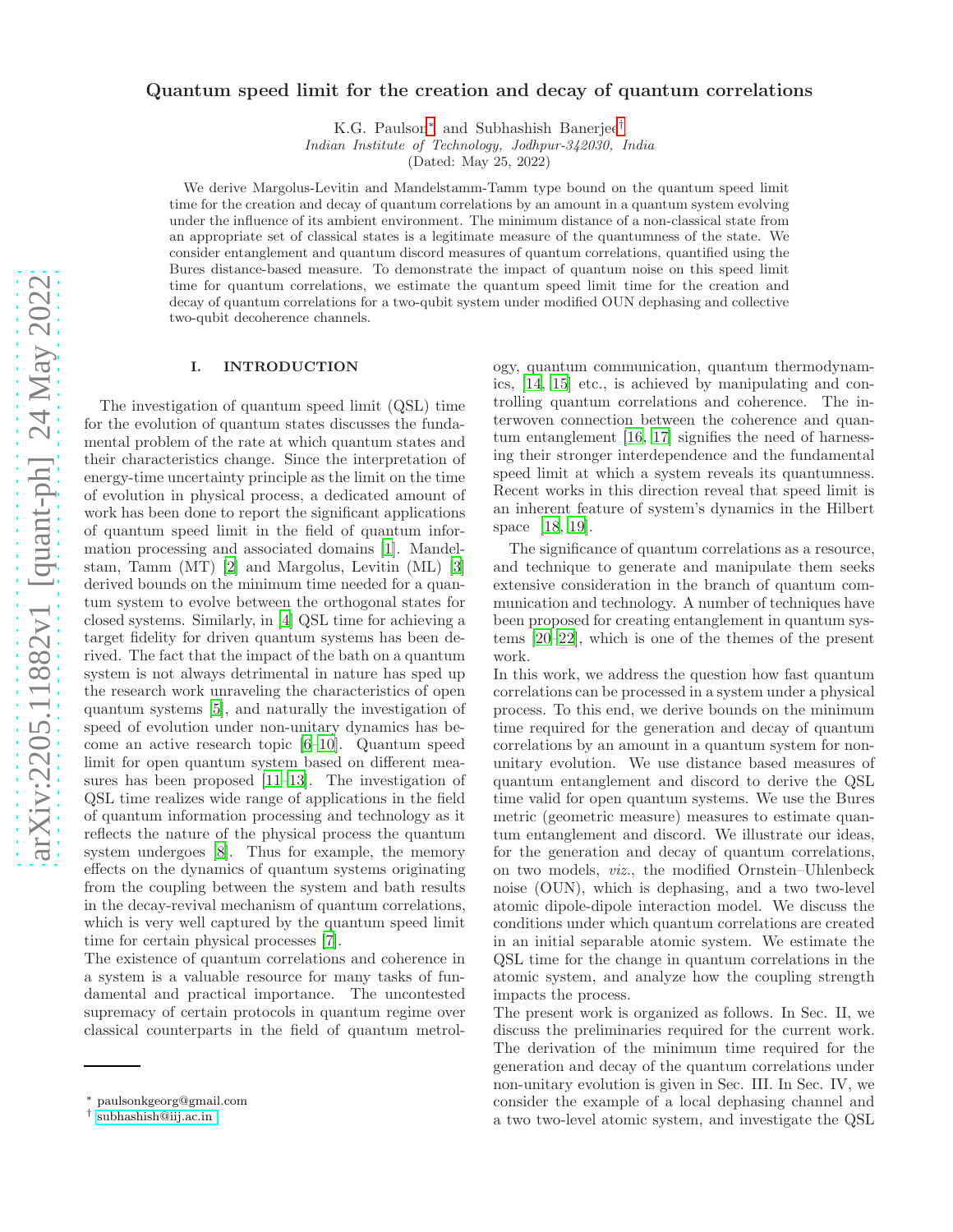time for the creation and decay of quantum correlations. The concluding remarks are laid down in Sec. V.

## II. PRELIMINARIES

### A. Distance measure of quantum correlations

# *1. Measures of entanglement*

In the literature, different methods are used to quantify entanglement. In principle a good measure of entanglement  $E(\rho)$  has to satisfy the following conditions [\[23\]](#page-5-19). i)  $E(\rho) = 0$  for separable state  $\rho$ , ii) Local operation leaves the entanglement invariant, i.e.,  $E(\rho) = E(U_A \otimes$  $U_B \rho U_A^{\dagger} \otimes U_B^{\dagger}$ , iii) Local operation and classical communication (LOCC) cannot increase the entanglement, i.e.,  $E(\text{LOCC }\rho) \leq E(\rho)$ . Let us consider a set S of all quantum states, is divided into two subsets of entangled  $S_E$  states and product (separable)  $S_P$  states, respectively. Along with a set of classical states  $S_C$  it shows  $S_C \subseteq S_P \subseteq S_E \subseteq \mathcal{S}$ . The distance measure of entanglement of quantum state  $\rho$  is expressed as

<span id="page-1-0"></span>
$$
E(\rho) = \min_{\sigma \in S_P} \chi(\rho || \sigma), \tag{1}
$$

where  $\chi$  can be any measure of distance between the density matrices. The Bures metric  $\chi_B$  as a measure of entanglement,

<span id="page-1-1"></span>
$$
E^{\mathcal{B}}(\rho) = \chi_{\mathcal{B}}(\rho||\sigma) = \frac{1}{2}d_{B}^{2}(\rho,\sigma) = \max_{\sigma \in S_{p}} (1 - \sqrt{F_{P}(\rho)}),
$$
\n(2)

where  $F_P(\rho)$  is the maximum fidelity between the entangled state  $\rho$  and a product state in  $S_P$ . To calculate  $E^{\mathcal{B}}(\rho)$ , instead of the minimization in Eq. [1,](#page-1-0) we maximize  $F_P(\rho)$  (Eq. [2\)](#page-1-1), fidelity between  $\rho$  and a separable state in  $S_P$ . The fidelity is the squared overlap of quantum

states 
$$
F(\rho, \sigma) = \left[ \text{Tr}[\sqrt{\sqrt{\sigma} \rho \sqrt{\sigma}}] \right]^2
$$
.

# *2. Quantum Discord*

Consider a bipartite quantum system AB with Hilbert space  $H = H_A \otimes H_B$ ,  $N_A$  and  $N_B$  arbitrary dimensions of subsystems A and B with spaces  $H_A$  and  $H_B$ . The reduced subsystems  $\rho_{A,B} = \text{Tr}_{B,A}(\rho)$ . The total correlations of the composite system is given by the mutual information  $I_{A:B}(\rho) = S(\rho_A) + S(\rho_B) - S(\rho)$ , where  $S(\rho) = -\sum_i \lambda_i \log \lambda_i$  is the von Neumann entropy. A classically equivalent definition of mutual information is defined  $C_A(\rho) = S(\rho_B) - \min_{E_k} \sum_k p_k S(\rho_{B|k})$ , where  $\rho_{B|k} = \text{Tr}_A(E_k \otimes I_B \rho) / \text{Tr}(E_k \otimes I_B \rho)$  is the state of B conditioned on outcome k in A,  ${E_k}$  describes the set of POVM elements. Quantum discord is defined as the difference between the two measures of information

<span id="page-1-2"></span>
$$
D_A(\rho) = I(\rho) - C_A(\rho). \tag{3}
$$

The quantum discord is zero for classical states  $(D_A =$  $D_B = 0$ , otherwise is always non-negative and  $D_A \neq$  $D_B$ . The quantum discord given in Eq. [3](#page-1-2) requires extensive numerical minimization. In [\[24\]](#page-6-0) a geometrical measure of quantum discord  $D_A(\rho) = \min_{\sigma \in S_C} ||\rho - \sigma||^2$ has been proposed, where  $S_C$  is a set of classical states.

$$
D_A(\rho) = \min_{\sigma \in S_C} ||\rho - \sigma||^2,
$$
 (4)

 $||A - B||^2 = \text{tr}(A - B)^2$ . The geometrical discord was used to provide, among others, an operational meaning to quantum teleportation [\[25\]](#page-6-1). The Bures metric for quantum discord [\[26\]](#page-6-2) is

<span id="page-1-4"></span>
$$
D_A^{\mathcal{B}}(\rho) = \chi_{\mathcal{B}}(\rho||\sigma) = \frac{1}{2}d_B^2(\rho,\sigma) = \max_{\sigma \in S_C} (1 - \sqrt{F_C(\rho)}),
$$
\n(5)

where  $F_C(\rho)$  is the maximum fidelity between  $\rho$  and a classical state in  $S_C$ .

# III. MINIMUM TIME FOR THE CHANGE OF QUANTUM CORRELATIONS IN SYSTEM

Here, we derive the minimum time required to witness a change in quantum correlations  $(QC)$  by an amount  $\mathcal{Q}(\rho) = |\mathcal{Q}_C(\rho_0) - \mathcal{Q}_C(\rho_t)|$  for a system evolving from initial state to final state under non-unitary dynamics. To estimate the QSL time for the change of QC, which we call  $\tau_{QC}$ , the distance between the initial and final states under evolution is calculated as a measure to quantify the change in quantumness of the state. In this work, we mainly consider entanglement and quantum discord as signatures of quantumness of the states. Bures distance based measures are made use of to estimate the quantum correlations.

# A. Bures metric as a measure of quantum correlations

We define the quantum speed limit time for the creation or decay of entanglement by an amount  $E^{\mathcal{B}}(\rho)$  in a system for a non-unitary evolution of the form

$$
\dot{\rho_t} = L_t \rho_t,\tag{6}
$$

where,  $L_t$ , the generator of the dynamics. To begin with we rewrite Eq. [2](#page-1-1)

<span id="page-1-3"></span>
$$
E^{\mathcal{B}}(\rho) = \frac{1}{2} d_{B}^{2}(\rho, \sigma) = \max_{\sigma \in S_{p}} (1 - \sqrt{F_{P}(\rho)}), \tag{7}
$$

where,

$$
F_P(\rho) = F(\rho, \sigma) = \max |\langle \psi_\rho | \phi_\sigma \rangle|^2, \tag{8}
$$

is the Uhlmann fidelity [\[27](#page-6-3)]. Here  $|\psi_{\rho}\rangle$  is the purification of the state  $\rho$  and the maximization is done over all purification  $|\phi_{\sigma}\rangle$  of separable state  $\sigma$  in the extended Hilbert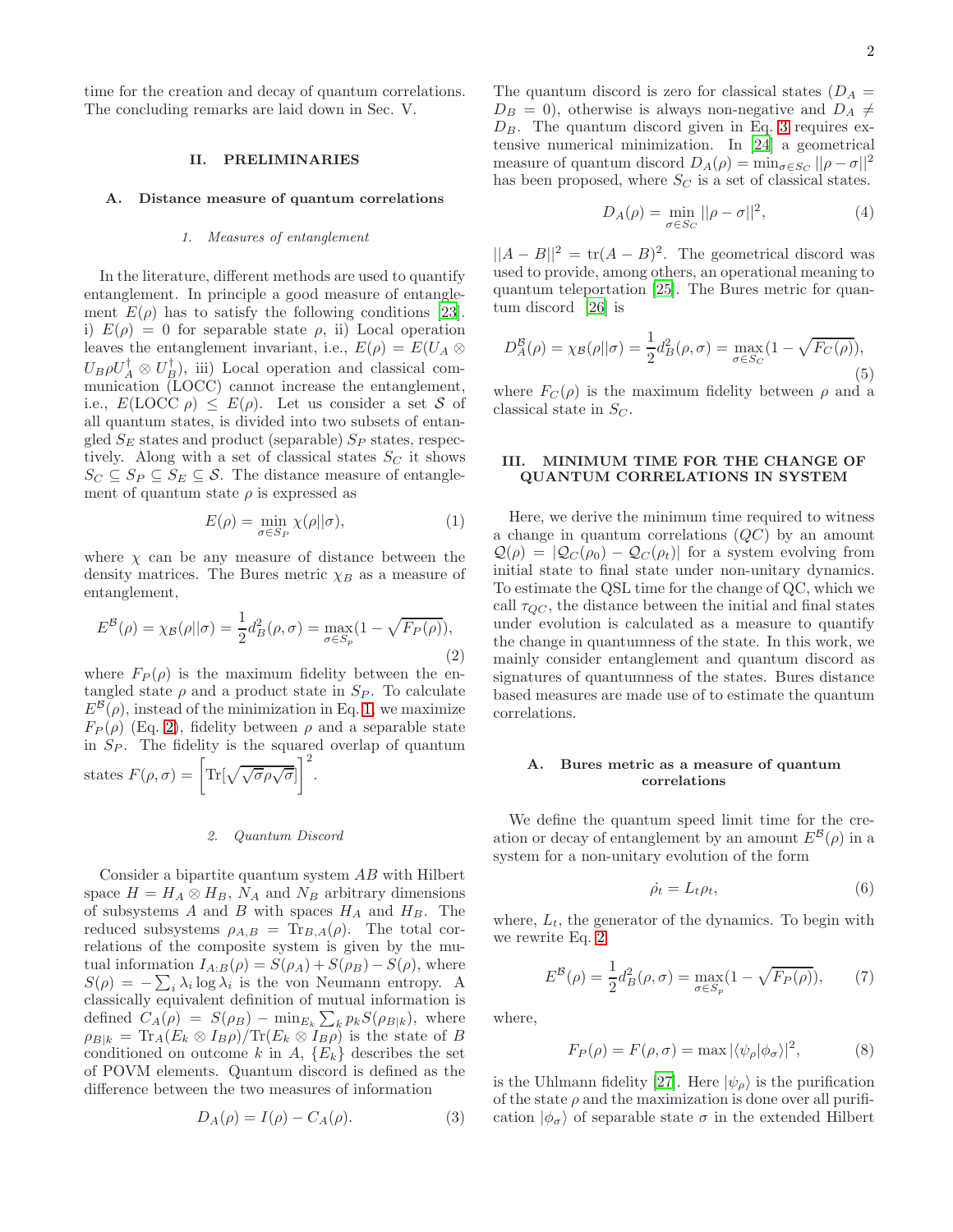space  $H_A \otimes H_B$ . The states  $\rho$  and  $\sigma$  are the reduction of these pure states over the ancillary Hilbert space  $H_{\mathcal{B}}$ :  $\rho = \text{Tr}_{\mathcal{B}}|\psi_{\rho}\rangle\langle\psi_{\rho}|\text{ and }\sigma = \text{Tr}_{\mathcal{B}}|\phi_{\sigma}\rangle\langle\phi_{\sigma}|\text{.}$ 

We define the variation in entanglement observed on the system's evolution between initial state  $\rho_0$  and final state  $\rho_t$  as

$$
E^{\mathcal{B}}(\rho) = |E^{\mathcal{B}}(\rho_0) - E^{\mathcal{B}}(\rho_t)|,
$$
\n(9)

equivalently

<span id="page-2-0"></span>
$$
E^{\mathcal{B}}(\rho) = \begin{cases} E^{\mathcal{B}}(\rho_0) - E^{\mathcal{B}}(\rho_t), & \text{if } E^{\mathcal{B}}(\rho_0) \ge E^{\mathcal{B}}(\rho_t) \\ E^{\mathcal{B}}(\rho_t) - E^{\mathcal{B}}(\rho_0), & \text{otherwise.} \end{cases}
$$
(10)

Hereafter,  $E^{\mathcal{B}}(\rho)$ , as in Eq. [10,](#page-2-0) is called the change in entanglement occurred due to the decay or creation of entanglement in the system, unless otherwise mentioned. By substituting Eq. [7](#page-1-3) in the latter equation we get

$$
E^{\mathcal{B}}(\rho) = \begin{cases} -\sqrt{F_P(\rho_0)} + \sqrt{F_P(\rho_t)}, & \text{if } E^{\mathcal{B}}(\rho_0) \ge E^{\mathcal{B}}(\rho_t) \\ \sqrt{F_P(\rho_0)} - \sqrt{F_P(\rho_t)}, & \text{otherwise.} \end{cases}
$$
(11)

We take the temporal rate of change of entanglement  $E^{\mathcal{B}}(\rho)$ 

$$
\frac{d}{dt}E^{\mathcal{B}}(\rho) \le |\frac{d}{dt}E^{\mathcal{B}}(\rho)| = \frac{|\dot{F_P}(\rho_t)|}{2\sqrt{F_P(\rho_t)}} \Rightarrow
$$

$$
\frac{dE^{\mathcal{B}}(\rho)}{dt} \le \frac{|\langle \phi_\sigma | \dot{\rho}_\psi(t) | \phi_\sigma \rangle + \langle \psi_\rho | \dot{\sigma}_\phi(t) | \psi_\rho \rangle|}{2(1 - E^{\mathcal{B}}(\rho_t))}, \quad (12)
$$

where  $\rho_{\psi}(t) = |\psi_{\rho}(t)\rangle \langle \psi_{\rho}(t)|, \sigma_{\phi}(t) = |\phi_{\sigma}(t)\rangle \langle \phi_{\sigma}(t)|$  are the purification of the states  $\rho$  and  $\sigma$ , respectively. By substituting  $E^{\mathcal{B}}(\rho_t)$  from Eq. [10,](#page-2-0) we write

$$
2(1 - (E^{\mathcal{B}}(\rho_0) \mp E^{\mathcal{B}}(\rho)))\frac{dE^{\mathcal{B}}(\rho)}{dt} \leq |\langle \phi_{\sigma} | \dot{\rho}_{\psi}(t) | \phi_{\sigma} \rangle + \langle \psi_{\rho} | \dot{\sigma}_{\phi}(t) | \psi_{\rho} \rangle| = |\langle \phi_{\sigma} | L_t \rho_{\psi}(t) | \phi_{\sigma} \rangle + \langle \psi_{\rho} | L_t \sigma_{\phi}(t) | \psi_{\rho} \rangle|, \tag{13}
$$

for the non-unitary evolution, where  $\mp$  sign indicates the decay and creation of entanglement, respectively. We begin by providing a derivation for Margolus-Levitin bound. With  $\langle \phi_{\sigma} | L \rho_{\psi}(t) | \phi_{\sigma} \rangle = \text{tr} \{ | \phi_{\sigma} \rangle \langle \phi_{\sigma} | L_t \rho_{\psi}(t) \rangle$ , and  $\langle \psi_{\rho} | L_t \sigma_{\phi}(t) | \psi_{\rho} \rangle = \text{tr} \{ | \psi_{\rho} \rangle \langle \psi_{\rho} | L_t \sigma_{\phi}(t) \rangle$ , Eq. [13](#page-2-1) is rewritten as

$$
2(1 - (E^{\mathcal{B}}(\rho_0) \mp E^{\mathcal{B}}(\rho))) \frac{dE^{\mathcal{B}}(\rho)}{dt}
$$

$$
\leq |\text{tr}\{\sigma_{\phi}(t)L_t\rho_{\psi}(t)\} + \text{tr}\{\rho_{\psi}(t)L_t\sigma_{\phi}(t)\}|. \tag{14}
$$

The von-Neumann trace inequality for operators states that

<span id="page-2-3"></span>
$$
\text{tr}|B_1 B_2| \le \sum_{i=1}^n \mu_{1,i} \mu_{2,i},\tag{15}
$$

where  $\mu_{1,i}$  and  $\mu_{2,i}$  are the singular values in the descending order for any complex matrices  $B_1$  and  $B_2$ , respectively. For a Hermitian operator the absolute value of the eigenvalue gives the singular value. By combining Eqs. [14](#page-2-2) and [15](#page-2-3) and using triangle inequality for absolute values  $(|A + B| \leq |A| + |B|)$  we get

$$
2(1 - (E^{\mathcal{B}}(\rho_0) \mp E^{\mathcal{B}}(\rho)))\dot{E}^{\mathcal{B}}(\rho)
$$
  

$$
\leq \sum_{i} \mu_{1,i} q_{1,i} + \sum_{i} \mu_{2,i} q_{2,i} = \mu_{1,1} + \mu_{2,1}
$$
 (16)

<span id="page-2-4"></span>where  $\mu_{1,i}$   $\mu_{2,i}$  are the singular values of  $L_t \rho_{\psi}(t)$  and  $L_t \sigma_{\phi}(t)$ , respectively. We have  $q_{1,1} = q_{2,1} = 1$  for pure state  $\sigma_{\phi}(t)$  and  $\rho_{\psi}(t)$ . The largest singular value of a Hermitian operator gives the operator norm  $||L_t(\rho_{\psi}(t))||_{op} =$  $\mu_{1,1}$  and  $||L_t(\sigma_{\phi}(t))||_{op} = \mu_{2,1}$ . Equation [16](#page-2-4) can be rewritten using von-Neumann inequality condition as

$$
2(1 - (E^{\mathcal{B}}(\rho_{0}) \mp E^{\mathcal{B}}(\rho)))\dot{E}^{\mathcal{B}}(\rho) \leq ||L_{t}(\rho_{\psi}(t))||_{\text{op}} + ||L_{t}(\sigma_{\phi}(t))||_{\text{op}} \leq ||L_{t}(\rho_{\psi}(t))||_{\text{tr}} + ||L_{t}(\sigma_{\phi}(t))||_{\text{tr}},
$$
\n(17)

and integrating over time we get

<span id="page-2-5"></span>
$$
\tau \ge \tau_{QC} = \max\left\{\frac{1}{K_{\text{op}}^{\tau}}, \frac{1}{K_{\text{tr}}^{\tau}}\right\} 2E^{\mathcal{B}}(\rho) \left(1 - \frac{2E^{\mathcal{B}}(\rho_0) \mp E^{\mathcal{B}}(\rho)}{2}\right),\tag{18}
$$

where we write  $K_{\text{op,tr}}^{\tau} = 1/\tau \int_0^{\tau} dt (||L_t \rho_{\psi}(t)||_{\text{op,tr}} +$  $||L_t\sigma_{\phi}(t)||_{\text{op,tr}}$ .

To derive Mandelstamm-Tamm bound we rewrite Eq. [13](#page-2-1) as

$$
2(1 - (E^{\mathcal{B}}(\rho_0) \mp E^{\mathcal{B}}(\rho))\dot{E}^{\mathcal{B}}(\rho) \leq |\text{tr}\{L_t\rho_{\psi}(t)|\phi_{\sigma}\rangle\langle\phi_{\sigma}|\}| + |\text{tr}\{L_t\sigma_{\phi}(t)|\psi_{\rho}\rangle\langle\psi_{\rho}|\}|. \tag{19}
$$

<span id="page-2-1"></span>Using Cauchy-Schwarz inequality for operators, above equation takes the form

$$
2(1 - (E^{\mathcal{B}}(\rho_0) \mp E^{\mathcal{B}}(\rho))) \dot{E}^{\mathcal{B}}(\rho) \le
$$
  

$$
\sqrt{\text{tr}\{L_t \rho_{\psi}(t)L_t \rho_{\psi}(t)^{\dagger}\} \text{tr}\{(|\phi_{\sigma}\rangle\langle\phi_{\sigma}|)^2\}}
$$
  

$$
+ \sqrt{\text{tr}\{L_t \sigma_{\phi}(t)L_t \sigma_{\phi}(t)^{\dagger}\} \text{tr}\{(|\psi_{\rho}\rangle\langle\psi_{\rho}|)^2\}},
$$

with  $\text{tr}\{|\phi_{\sigma}\rangle\langle\phi_{\sigma}|^2\} = 1 = \text{tr}\{|\psi_{\rho}\rangle\langle\psi_{\rho}|^2\}$  for pure states  $|\phi_{\sigma}\rangle$  and  $|\psi_{\rho}\rangle$ , and it gives,

<span id="page-2-2"></span>
$$
2(1 - (E^{\mathcal{B}}(\rho_0) \mp E^{\mathcal{B}}(\rho)))\dot{E}^{\mathcal{B}}(\rho) \leq \sqrt{\text{tr}\{L_t \rho_{\psi}(t)L_t \rho_{\psi}(t)^{\dagger}\}}
$$

$$
+ \sqrt{\text{tr}\{L_t \sigma_{\phi}(t)L_t \sigma_{\phi}(t)^{\dagger}\}} = ||L_t \rho_{\psi}||_{\text{hs}} + ||L_t \sigma_{\phi}||_{\text{hs}},
$$
(20)

where  $||B||_{\text{hs}} = \sqrt{\text{tr}{BB^{\dagger}}}\ = \sqrt{\sum_i \mu_i^2}$  is the Hilbert-Schmidt norm. Integrating the latter over time gives MT type bound for achieving a target quantum correlation under non-unitary dynamics,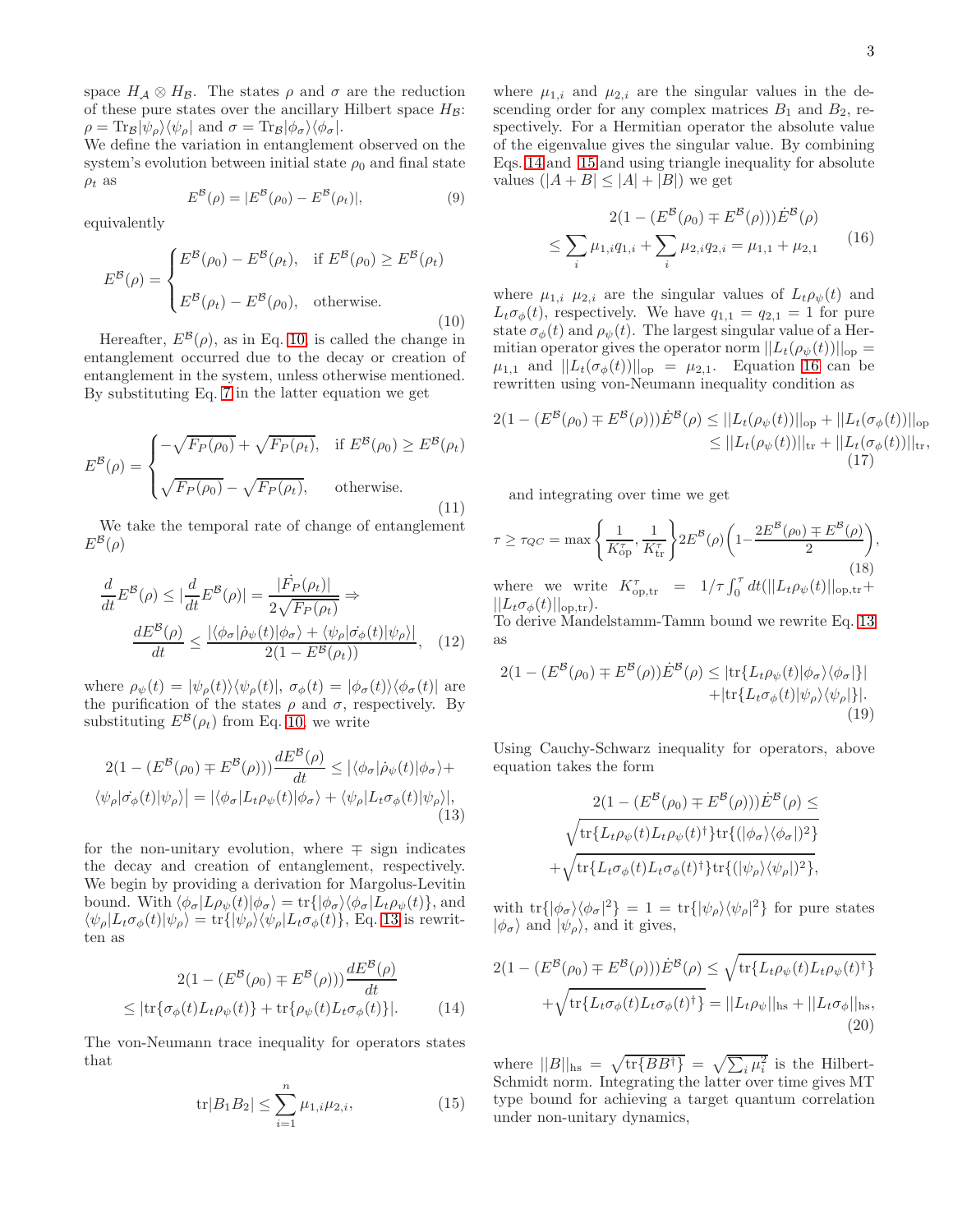<span id="page-3-0"></span>
$$
\tau \ge \tau_{QC} = \frac{1}{K_{\text{hs}}^{\tau}} 2E^{\mathcal{B}}(\rho) \left( 1 - \frac{2E^{\mathcal{B}}(\rho_0) \mp E^{\mathcal{B}}(\rho)}{2} \right), (21)
$$

where  $K_{\text{hs}}^{\tau} = 1/\tau \int_0^{\tau} dt (||L_t \rho_{\psi}||_{\text{hs}} + ||L_t \sigma_{\phi}||_{\text{hs}}).$ Combining Eqs. [18](#page-2-5) and [21](#page-3-0) we obtain,

<span id="page-3-1"></span>
$$
\tau_{QC} = \max\left\{ \frac{1}{K_{op}^{\tau}}, \frac{1}{K_{tr}^{\tau}}, \frac{1}{K_{hs}^{\tau}} \right\} 2E^{\mathcal{B}}(\rho) \left( 1 - \frac{2E^{\mathcal{B}}(\rho_0) \mp E^{\mathcal{B}}(\rho)}{2} \right)
$$
\n(22)

where we have  $K^{\tau}_{\text{op,tr,hs}} = 1/\tau \int_0^{\tau} dt (||L_t \rho_{\psi}||_{\text{op,tr,hs}} +$  $||L_t \sigma_{\phi}||_{\text{op,tr,hs}}$ . Equation [22](#page-3-1) provides a unified MT-ML bound on the minimum time required to observe a change in quantum entanglement by an amount  $E^{\mathcal{B}}(\rho)$ in an open quantum system for its evolution from an initial pure state to a final state.

Similarly, the minimum time for the change of quantum discord by an amount  $D_A^{\mathcal{B}}(\rho)$  in a system under nonunitary dynamics is given by

$$
\tau_{QC} = \max\left\{ \frac{1}{K_{op}^{\tau}}, \frac{1}{K_{tr}^{\tau}}, \frac{1}{K_{hs}^{\tau}} \right\} 2D_A^{\mathcal{B}}(\rho) \left( 1 - \frac{2D_A^{\mathcal{B}}(\rho_0) \mp D_A^{\mathcal{B}}(\rho)}{2} \right)
$$
\n(23)

,

where  $D_A^B(\rho) = |D_A^B(\rho_0) - D_A^B(\rho_t)|$ , is calculated using Eq. [5,](#page-1-4) and  $K_{\text{op,tr},\text{hs}}^{\tau}$  takes the form as that in Eq. [22.](#page-3-1)

### IV. MODELS

To demonstrate the derived speed limit time bound on the decay and creation of quantum correlations, we consider two models of decoherence channels. First channel is the modified Ornstein–Uhlenbeck noise (OUN), which is purely a dephasing channel, and the second one is a collective two-qubit decoherence model.

# A. Modified Ornstein–Uhlenbeck noise (OUN)

The dynamics of a quantum system under dephasing, a unital process [\[28](#page-6-4)[–31](#page-6-5)] is given by the master equation,

$$
\dot{\rho}_t = \gamma(t)(s_z \rho_t s_z - \rho_t). \tag{24}
$$

The decoherence function of OUN is

$$
p_t = e^{\frac{-\kappa}{2} \{t + \frac{1}{\lambda}(e^{-\lambda t} - 1)\}},\tag{25}
$$

where,  $\lambda^{-1} \approx \tau_r$  defines reservoir's finite correlation time and  $\kappa$  is the coupling strength related to qubit's relaxation time. The decoherence rate  $\gamma(t) = -\frac{\dot{p}_t}{2p_t}$  is calculated as

$$
\gamma(t) = \frac{\kappa(1 - e^{-\lambda t})}{4}.\tag{26}
$$

It is noteworthy that calculating Bures distance gives the quantification of quantum correlations and requires



<span id="page-3-3"></span>FIG. 1. Quantum speed limit time in terms of Bures distance for the decay of quantum correlations by an amount  $(E^{\mathcal{B}}(\rho),$  $D_A(\rho)$  for a maximally entangled Bell state  $|\psi^+\rangle$  evolved under OUN channel. The coupling parameter is  $\lambda = 0.1\kappa$ . The actual driving time  $\tau = 1$ .

the knowledge of the nearest classical states. Identifying the closest classical states makes estimating the Bures measure for quantum correlation a tricky task. Here, we use the analytical expressions of Bures distance for entanglement and discord to compute QSL time for QC. For two-qubit states, the fidelity of separability as a function of concurrence as a measure of entanglement [\[32](#page-6-6)[–34\]](#page-6-7) is given as

<span id="page-3-2"></span>
$$
F_p(\rho) = \max_{\sigma \in S_p} F(\rho, \sigma) = \frac{1}{2} (1 + \sqrt{1 - C(\rho)^2}), \qquad (27)
$$

where,  $C(\rho) = \max\{0, \kappa_1 - \frac{\kappa_2 - \kappa_3}{2} - \kappa_4\}, \kappa_i's$  are the eigenvalues of the matrix  $\sqrt{\sqrt{\rho \tilde{\rho}} \sqrt{\rho}}$  in the descending order, with  $\rho = \sigma_y \otimes \sigma_y \rho^* \sigma_y \otimes \sigma_y$ ,  $\rho^*$  is the complex conjugate of the density matrix  $\rho$ . Substituting  $F_p(\rho)$  in Eq. [2,](#page-1-1) we get Bures measure of entanglement

$$
E^{\mathcal{B}}(\rho) = (1 - \sqrt{\frac{1 + \sqrt{1 - C(\rho^2)}}{2}}). \tag{28}
$$

For maximally entangled Bell states  $E^{\mathcal{B}}(\rho) = 1 - 1/\sqrt{2}$ .

Similarly, we calculate QSL time for the change of quantum discord in terms of Bures measure (Eq. [5\)](#page-1-4). For a pure state  $(\rho = |\psi\rangle\langle\psi|)$ , it can be shown that  $D_A^B(\rho) = D_B^B(\rho) = E^B(\rho) = 2(1 - \sqrt{\mu_{\text{max}}})$ , where  $\mu_{\text{max}}$ is the highest eigenvalue of the state  $\rho$ . The equality between the Bures measure of discord and entanglement occurs from the fact that the closest product state to a pure entangled state is a pure separable state. For a two-qubit Bell diagonal state  $\rho_B = \sum_i p_i |B_i\rangle\langle B_i|, (\{B_i\})$ is the maximally entangled basis set), the measure of Bures discord [\[35\]](#page-6-8) is given by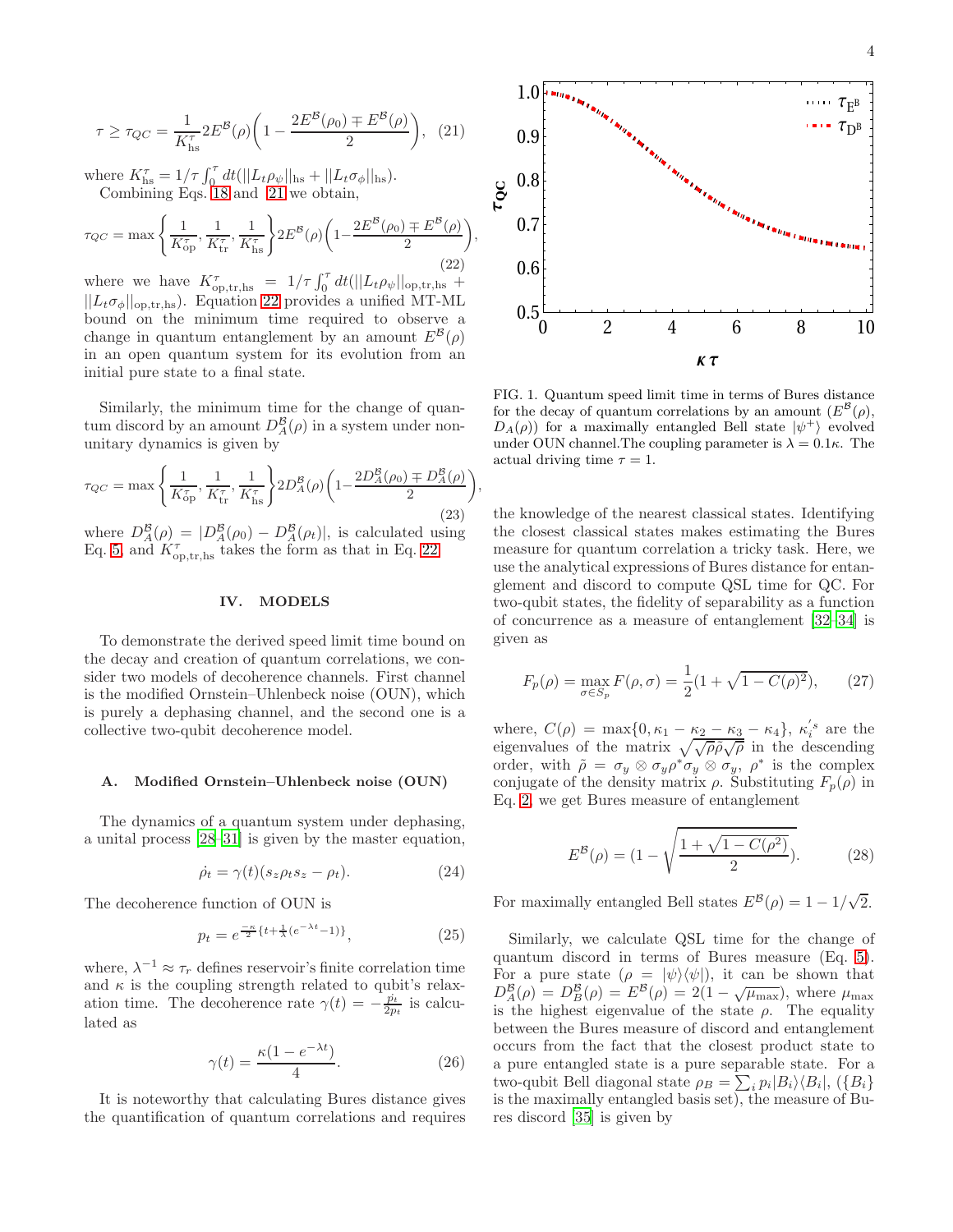<span id="page-4-0"></span>
$$
D_A^B(\rho) = 2\left(1 - \sqrt{F_C(\rho)}\right) = 2\left(1 - \sqrt{\frac{1 + b_{\text{max}}}{2}}\right), (29)
$$

where,

$$
b_{\max} = \frac{1}{2} \max \{ \sqrt{(1+c_1)^2 - (c_2-c_3)^2} + \sqrt{(1-c_1)^2 - (c_2+c_3)^2}, \\ \sqrt{(1+c_2)^2 - (c_1-c_3)^2} + \sqrt{(1-c_2)^2 - (c_1+c_3)^2}, \\ \sqrt{(1+c_3)^2 - (c_1-c_2)^2} + \sqrt{(1-c_3)^2 - (c_1+c_2)^2} \},
$$

and  $c_i = \text{tr}(\rho \sigma_i \otimes \sigma_i)$  for  $i = 1, 3$ . For a maximally entangled Bell state  $D^A(\rho) = 1 - 1/\sqrt{2}$ .

For a maximally entangled Bell state  $|\psi^+\rangle$  under local OUN noise, using Eqs. [27](#page-3-2) and [29,](#page-4-0) we calculate  $F_P(\rho) = F_C(\rho) = 1/2(1 + \sqrt{1 - \exp(-2\kappa(t + \frac{-1 + e^{-t\lambda}}{\lambda}))),}$ which implies the same expressions for Bures measures of entanglement and discord. This ensures that the closest separable and classical states to maximize the overlap between the correlated state are equivalent. For the maximally entangled state considered, separable state  $\sigma = \frac{1}{2}(|01\rangle\langle01| + |10\rangle\langle10|)$  gives the maximum fidelity. The time dependent state evolved under OUN dephasing noise maintains its Bell diagonal form, and its overlap with the same separable state  $\sigma$  provides the maximum fidelity.

In Fig. [1,](#page-3-3) ML-type bound for the speed limit time  $(\tau_{E^B}, \tau_{D^B})$  for the decay of quantum entanglement and discord for maximally entangled Bell state  $(|\psi^+\rangle)$  in the case of OUN noise is given as a function of coupling strength. We see that even though the speed limit time for the decay of quantum correlations increases in small time intervals, overall it decreases as the coupling strength increases.

# B. Collective two-qubit decoherence model

To discuss the quantum speed limit for both the creation and decay of quantum correlations, we consider a system of two two-level atoms, which have ground and excited states  $|g_i\rangle, |e_i\rangle$  (i = 1, 2), connected to a vacuum bath by dipole transition moments  $\vec{d}_i$ . Two atoms coupled to all modes of the EM field in vacuum, are located at the positions  $\vec{r_1}$  and  $\vec{r_2}$ , respectively. The master equation for the time evolution of the atomic system coupled through the vacuum field is [\[36](#page-6-9)[–39](#page-6-10)]

$$
\frac{\partial \rho}{\partial t} = -i \sum_{i=1}^{2} \omega_i [S_i^2, \rho] - i \sum_{i \neq j} M_{i,j} [S_i^+ S_j^-, \rho]
$$

$$
- \frac{1}{2} \sum_{i,j=1}^{2} \Lambda_{i,j} (\rho S_i^+ S_j^+ + S_i^+ S_j^- \rho - 2S_j^- \rho S_i^+), \quad (30)
$$

where  $S_i^+$   $(S_i^-)$  are the dipole raising (lowering) operators and  $S_i^z$  the energy operator of the *i*<sup>th</sup> atom.  $\Lambda_{ii}$  are the spontaneous emission rates of the atoms.  $\Lambda_{ij}$  are the collective spontaneous emission rates arising from the coupling between the atoms through the vacuum bath and  $M_{ij}$  (i  $\neq$  j) (dipole-dipole) represent the inter-atomic coupling. The collective damping rate  $\Lambda_{ij}$  and dipoledipole interaction potential  $M_{ij}$  are defined

$$
\Lambda_{ij} = \Lambda_{ji} = \frac{3}{2} \sqrt{\Lambda_i \Lambda_j} \left\{ \left[ 1 - (\vec{d} \cdot \vec{r}_{ij})^2 \right] \frac{\sin(\mu_0 r_{ij})}{\mu_0 r_{ij}} + \left[ 1 - 3(\vec{d} \cdot \vec{r}_{ij})^2 \right] \left[ \frac{\cos(\mu_0 r_{ij})}{(\mu_0 r_{ij})^2} - \frac{\sin(\mu_0 r_{ij})}{(\mu_0 r_{ij})^3} \right] \right\}, \quad (31)
$$

and

$$
M_{ij} = \frac{3}{4} \sqrt{\Lambda_i \Lambda_j} \left\{ - \left[ 1 - (\vec{d} \cdot \vec{r}_{ij})^2 \right] \frac{\cos(\mu_0 r_{ij})}{\mu_0 r_{ij}} + \left[ 1 - 3(\vec{d} \cdot \vec{r}_{ij})^2 \right] \left[ \frac{\sin(\mu_0 r_{ij})}{(\mu_0 r_{ij})^2} - \frac{\cos(\mu_0 r_{ij})}{(\mu_0 r_{ij})^3} \right] \right\}, \quad (32)
$$

respectively. For identical atoms  $\Lambda_i = \Lambda_j = \Lambda = \frac{\omega^3 \mu^2}{3\pi \epsilon \hbar c}$  $rac{\omega^2 \mu^2}{3\pi \epsilon \hbar c^3}$ . We have  $\mu_0 = \omega_0/c$ ,  $r_{ij} = |\vec{r_j} - \vec{r_i}|$  is the inter-atomic distance,  $\vec{r}_{ij}$  is the unit vector along the interatomic axis and  $\overrightarrow{d}$  the unit vector along the atomic transition dipole moments.  $\mu_0 r_{ij}$  set up a length scale into the problem and allows for a discuss of the dynamics in two regimes, a) collective  $\mu_0 r_{ij} \ll 1$ , b) independent  $\mu_0 r_{ij} \geq 1$ , decoherence regimes [\[37\]](#page-6-11). The collective decoherence regime of this model is used next to investigate the speed limit of the creation and decay of the entanglement by an amount  $E^{\mathcal{B}}(\rho)$  in the two two-level atomic system.

We investigate the dynamics of initially separable  $(|g_1e_2\rangle)$  and entangled Bell  $(|\psi^+\rangle)$  states. We show that  $\tau_{QC}$  decreases as the strength of inter-atomic cou-<br>pling increases. Entanglement is generated in the Entanglement is generated in the due course of evolution of the collective atomic system for an initial separable state  $|g_1e_2\rangle$ . To estimate the Bures measure of generated entanglement, the fidelity of entangled state in terms of concurrence (Eq. [27\)](#page-3-2) with the closest separable state is estimated as  $F_P(\rho) = \frac{1}{2}(1 + \sqrt{1 - e^{-2t\Lambda}|\sin(2tM_{12}) + i\sinh(t\Lambda_{12})|^2}).$ It's found that the mixed separable state of the form  $\sigma = x|00\rangle\langle00| + (1-x)|11\rangle\langle11|$  provides the maximum fidelity for  $x = \frac{e^{-tA}F_P(\rho)}{e^{tA} - \cosh(tA_{12})}$ . Similarly for the dynamics of initially maximally entangled Bell state  $(|\psi^{\dagger}\rangle)$ , we calculate the fidelity of separability as  $F_P(\rho) = \frac{1}{2}(1 +$  $\sqrt{1 - e^{-2t(\Lambda + \Lambda_{12})}}$ . In this case, closest separable state takes the form  $\sigma = x|01\rangle\langle01| + (1 - x)|11\rangle\langle11|$  with  $x = 4e^{t(\Lambda + \Lambda_{12})}F_P(\rho)$ . In Fig. [2,](#page-5-20) using these time dependent separable states we depict the speed limit time for the creation  $(\tau_{\text{creation}})$  of quantum entanglement for an initial separable state and the decay  $(\tau_{\text{decay}})$  of the initial entanglement by an amount under collective deco-herence. From Fig. [2,](#page-5-20) for decay of quantum correlations, speed limit time decreases while for the creation of entanglement it is evident that QSL time rises and falls,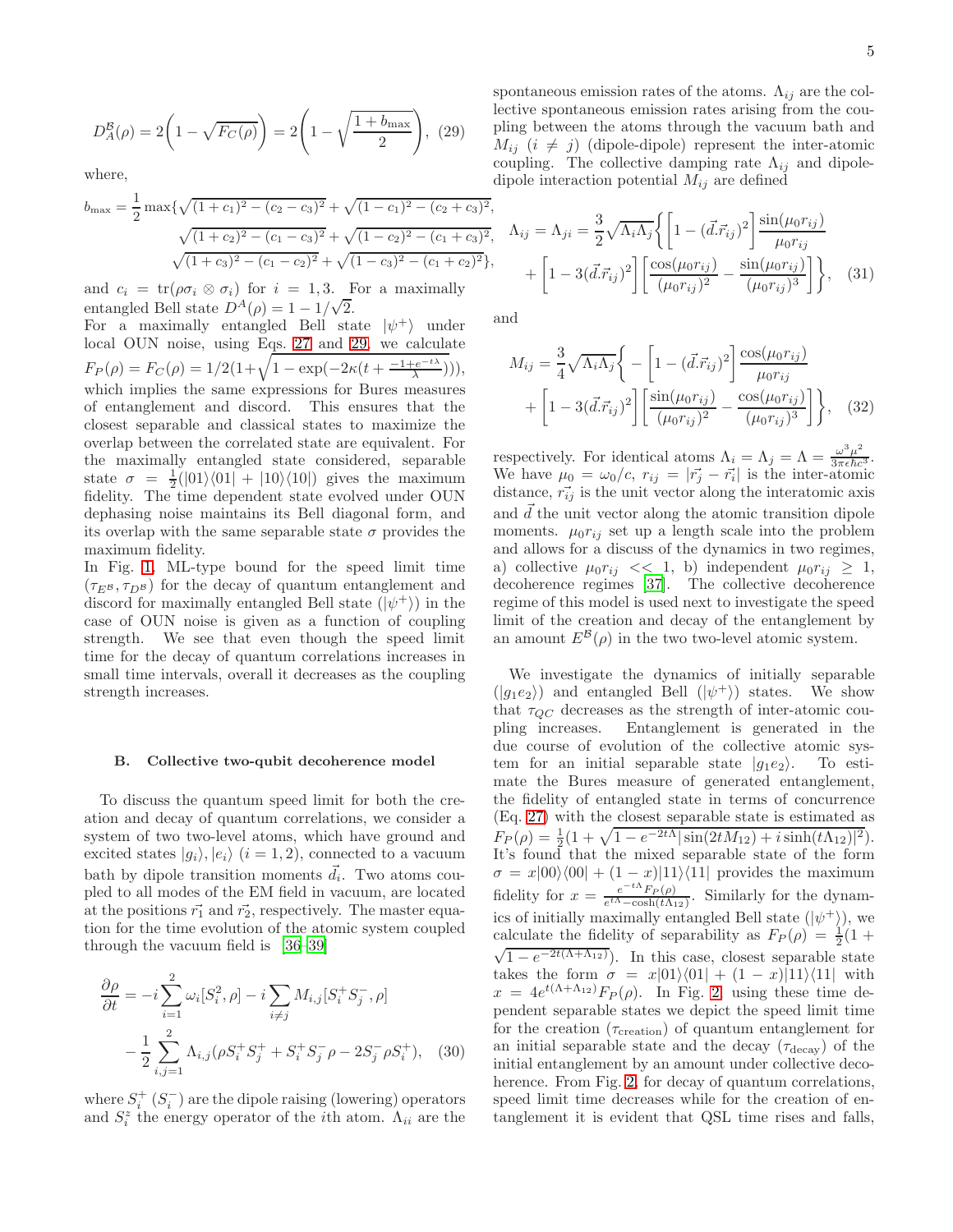

<span id="page-5-20"></span>FIG. 2. Quantum speed limit time in terms of Bures distance for the decay and creation of quantum entanglement by an amount  $E^{\mathcal{B}}(\rho)$  for a maximally entangled Bell state  $|\psi^{+}\rangle$  and separable state  $|g_1e_2\rangle$ . The coupling parameters are  $M_{12}$  = 4.65Λ and  $\Lambda_{12} = 0.95\Lambda$ , with  $\mu_0 r_{12} = 0.08$  indicating the collective decoherence regime. The actual driving time  $\tau = 1$ .

even though the overall envelope decreases.

The QSL time for the creation and decay of quantum discord could also be estimated. The explicit analytical expression is available only for specific class of states, for instance Bell diagonal state as mentioned in the previous case. The dynamics of collective atom model does not preserve the Bell diagonal structure of states, which prevents the use of that expression for the calculation of

- <span id="page-5-0"></span>[1] S. Deffner and S. Campbell, Journal of Physics A: Mathematical and Theoretical 50, 453001 (2017).
- <span id="page-5-1"></span>[2] L. Mandelstam and I. Tamm, J.Phys 9, 249 (1945).
- <span id="page-5-2"></span>[3] N. Margolus and L. B. Levitin, Physica D: Nonlinear Phenomena 120, 188 (1998).
- <span id="page-5-3"></span>[4] S. Deffner and E. Lutz, Journal of Physics A: Mathematical and Theoretical 46, 335302 (2013).
- <span id="page-5-4"></span>[5] S. Banerjee, *Open Quantum Systems: Dynamics of Nonclassical Evolution*, Vol. 20 (Springer, 2018).
- <span id="page-5-5"></span>[6] M. Murphy, S. Montangero, V. Giovannetti, and T. Calarco, Physical Review A 82, 022318 (2010).
- <span id="page-5-10"></span>[7] K. G. Paulson, E. Panwar, S. Banerjee, and R. Srikanth, Quantum Information Processing 20, 1 (2021).
- <span id="page-5-9"></span>[8] K. G. Paulson, S. Banerjee, and R. Srikanth, arXiv preprint arXiv:2107.03306 (2021).
- [9] K. G. Paulson and S. Banerjee, arXiv preprint arXiv:2202.08078 (2022).
- <span id="page-5-6"></span>[10] R. Baruah, K. G. Paulson, and S. Banerjee, arXiv preprint arXiv:2204.08149 (2022).
- <span id="page-5-7"></span>[11] S. Deffner and E. Lutz, Physical review letters 111, 010402 (2013).
- [12] A. del Campo, I. L. Egusquiza, M. B. Plenio, and S. F. Huelga, Physical review letters 110, 050403 (2013).

speed limit of the dynamics of quantum discord. In general, identifying the closest classical state to estimate the Bures measure of discord for a given state  $\rho$  is cumbersome. We hope to come back to this in the near future.

## V. CONCLUSIONS

We derived the ML-MT type bound on the speed limit time for the creation and decay of quantum correlations by an amount in a quantum system under the influence of the surrounding environment. We used Bures distance measure to quantify entanglement and quantum discord. The minimum time required to make a change in these correlations, under the evolution, was estimated. QSL time for the change in quantum correlations in terms of operator norm gives a tighter bound for the generation and decay of entanglement and quantum discord. As illustrations of the theoretical developments, we investigated the speed limit time for the dynamics of QC for specific models. In particular, we considered the OUN dephasing channel and a dissipative two-atomic system. We showed that QSL time for quantum correlations exhibits a complex behavior as the strength of the coupling increases.

# ACKNOWLEDGEMENT

SB acknowledges the support from the Interdisciplinary Cyber-Physical Systems (ICPS) programme of the Department of Science and Technology (DST), India, Grant No.: DST/ICPS/QuST/Theme-1/2019/6.

- <span id="page-5-8"></span>[13] M. M. Taddei, B. M. Escher, L. Davidovich, and R. L. de Matos Filho, Physical review letters 110, 050402 (2013).
- <span id="page-5-11"></span>[14] K. G. Paulson and P. K. Panigrahi, Physical Review A 100, 052325 (2019).
- <span id="page-5-12"></span>[15] F. Sapienza, F. Cerisola, and A. J. Roncaglia, Nature communications 10, 1 (2019).
- <span id="page-5-13"></span>[16] A. Streltsov, U. Singh, H. S. Dhar, M. N. Bera, and G. Adesso, Physical review letters 115, 020403 (2015).
- <span id="page-5-14"></span>[17] S. Bhattacharya, S. Banerjee, and A. K. Pati, Quantum Information Processing 17, 1 (2018).
- <span id="page-5-15"></span>[18] M. Okuyama and M. Ohzeki, Physical review letters 120, 070402 (2018).
- <span id="page-5-16"></span>[19] B. Shanahan, A. Chenu, N. Margolus, and A. Del Campo, Physical review letters 120, 070401 (2018).
- <span id="page-5-17"></span>[20] S. Schneider and G. J. Milburn, Physical Review A 65, 042107 (2002).
- [21] M. Kim, J. Lee, D. Ahn, and P. Knight, Physical Review A 65, 040101 (2002).
- <span id="page-5-18"></span>[22] R. Tanaś and Z. Ficek, Journal of Optics B: Quantum and Semiclassical Optics 6, S90 (2004).
- <span id="page-5-19"></span>[23] V. Vedral, M. B. Plenio, M. A. Rippin, and P. L. Knight, Physical Review Letters 78, 2275 (1997).